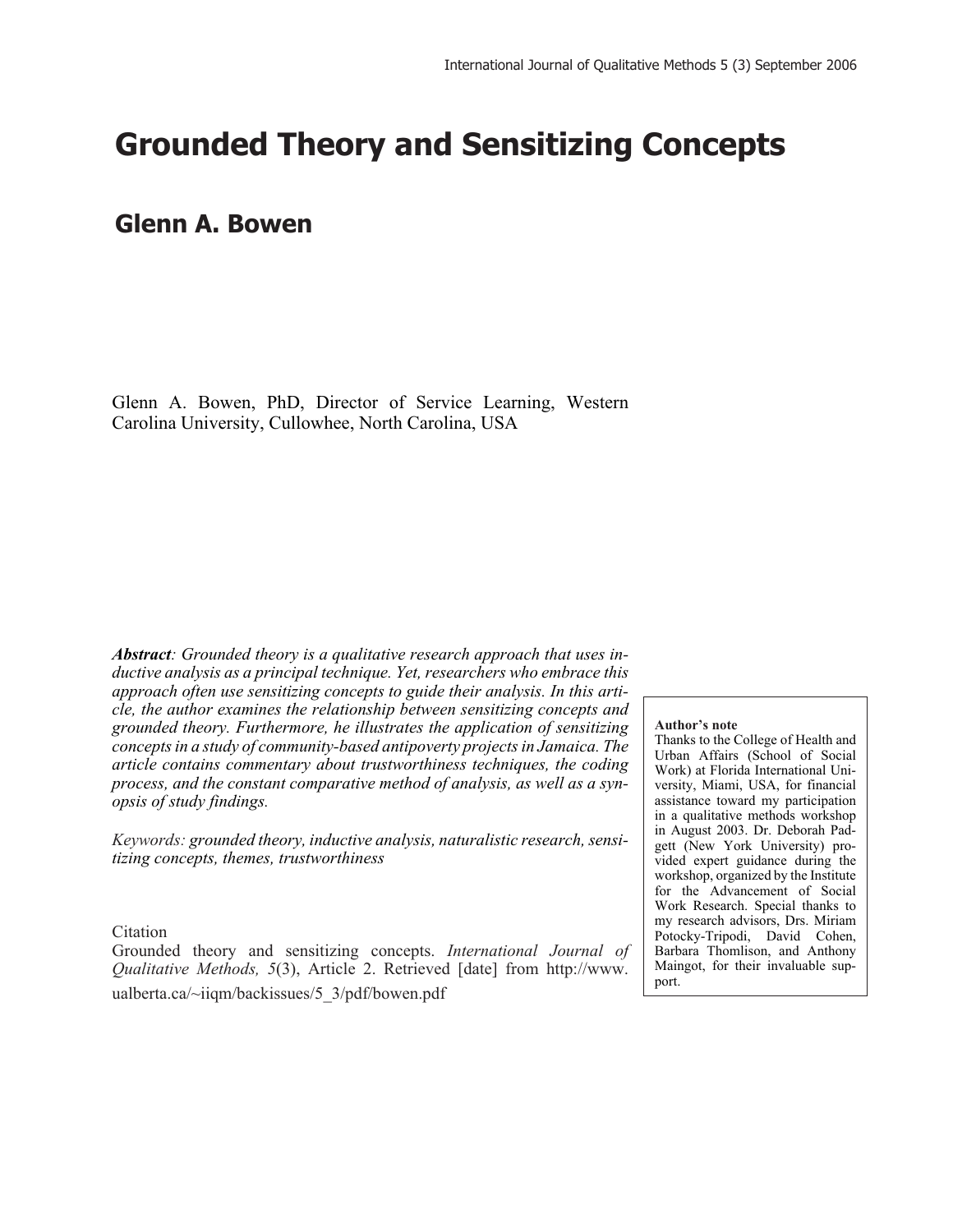#### **Introduction**

Grounded theory is a popular research approach embraced by scholars in anthropology, sociology, health care, and many other fields. Sensitizing concepts provide a theoretical foundation for its development. In this article, I provide an overview of grounded theory and explain the purpose of sensitizing concepts within the context of the research method. Moreover, I illustrate the functions of sensitizing concepts in a study of community-based antipoverty projects, which generated a theory of development-focused stakeholder collaboration. In particular, I examine the relationship between the initial concepts, emergent themes, and the theory itself.

#### **Grounded theory**

Grounded theory is a research approach or method that calls for a continual interplay between data collection and analysis to produce a theory during the research process. A grounded theory is derived inductively through the systematic collection and analysis of data pertaining to a phenomenon (Strauss & Corbin, 1990). Data collection, analysis, and theory stand in reciprocal relationship with one other. Sociologists Glaser and Strauss (1967) discovered grounded theory in the 1960s; Strauss and Corbin (who has a nursing research background) are credited with refining the approach.

#### **Inductive analysis**

Inductive analysis is the principal technique used in the grounded theory method. "Inductive analysis means that the patterns, themes, and categories of analysis come from the data; they emerge out of the data rather than being imposed on them prior to data collection and analysis" (Patton, 1980, p. 306).

Grounded theory is a very popular method in nursing research (see, e.g., Beck, 1993; Knobf, 2002; Marcellus, 2005; Nathaniel, 2006; O'Connell & Irurita, 2000). Over the years, scholars in many other fields have embraced this research approach. Student affairs professionals, for instance, view grounded theory as a powerful research method that can produce information to increase educators' understanding of the complex interactions between students and college environments (Brown, Stevens, Troiano, & Schneider, 2002).

## **Themes**

A grounded theory is generated by themes, and themes emerge from the data during analysis, capturing the es-

sence of meaning or experience drawn from varied situations and contexts. According to Morse and Field (1995),

Thematic analysis involves the search for and identification of common threads that extend throughout an entire interview or set of interviews. Themes are usually quite abstract and therefore difficult to identify. Often the theme does not immediately "jump out" of the interview but may be more apparent if the researcher steps back and considers. "What are these folks trying to tell me?" The theme may be beneath the surface of the interviews but, once identified, appears obvious. Frequently, these themes are concepts *indicated* by the data rather than concrete entities directly described by the participants.... Once identified, the themes appear to be significant concepts that link substantial portions of the interviews together. (pp. 139- 140, emphasis in original)

Although Morse and Field focused on interviews, a variety of data sources may be tapped in a grounded theory study. As the researcher analyzes the data, major themes are expected to emerge and to be categorized in such a way that they yield a theory.

## **Sensitizing concepts**

In this section, I define and explain the purpose of sensitizing concepts within the context of grounded theory. The term originated with Blumer (1954), the late American sociologist, who contrasted definitive concepts with sensitizing concepts. Blumer explained,

A definitive concept refers precisely to what is common to a class of objects, by the aid of a clear definition in terms of attributes or fixed bench marks....A sensitizing concept lacks such specification of attributes or bench marks and consequently it does not enable the user to move directly to the instance and its relevant content. Instead, it gives the user a general sense of reference and guidance in approaching empirical instances. Whereas definitive concepts provide prescriptions of what to see, sensitizing concepts merely suggest directions along which to look. (p. 7)

Social researchers now tend to view sensitizing concepts as interpretive devices and as a starting point for a qualitative study (Glaser, 1978; Padgett, 2004; see also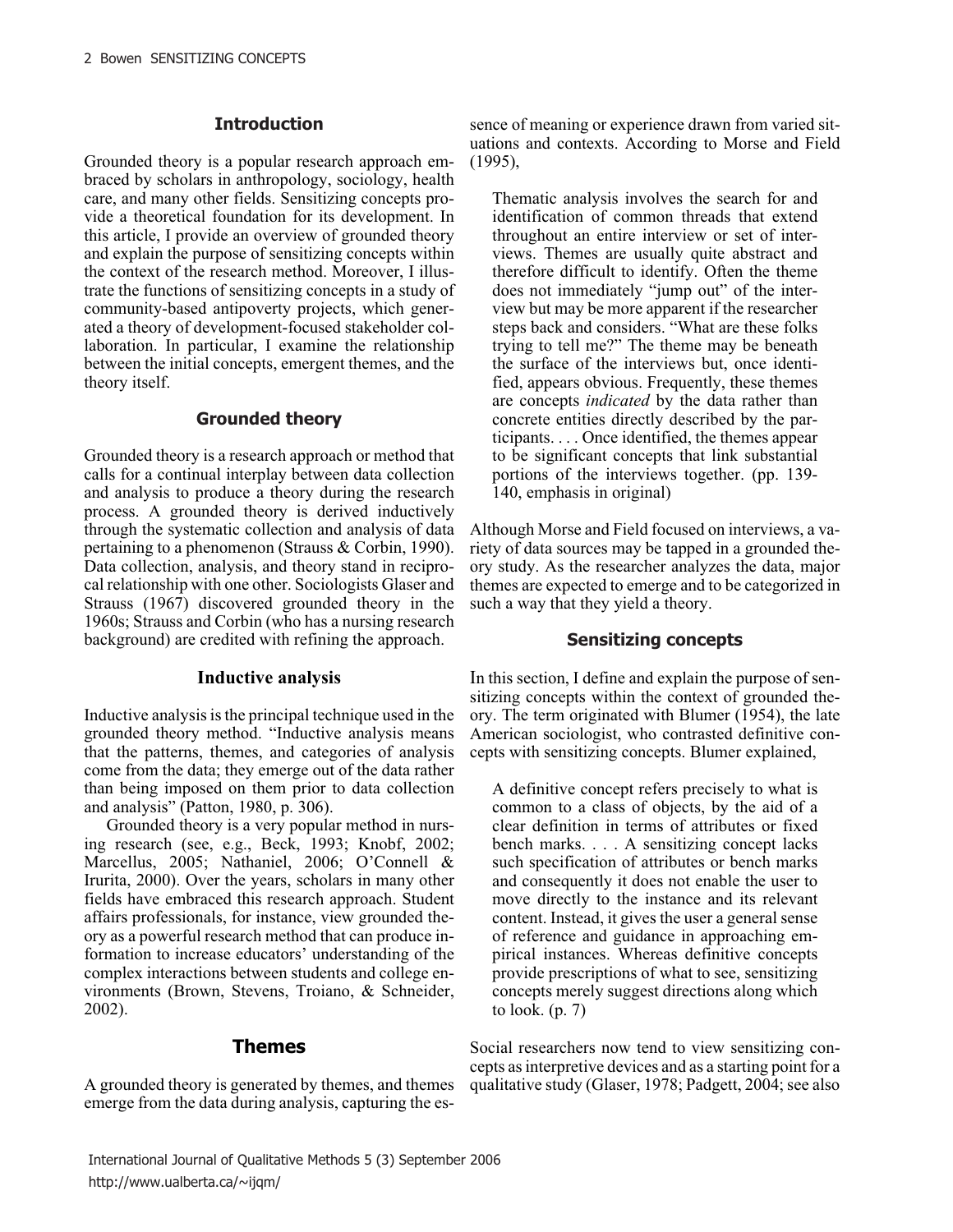Patton, 2002). Sensitizing concepts draw attention to important features of social interaction and provide guidelines for research in specific settings. According to Gilgun (2002), "Research usually begins with such concepts, whether researchers state this or not and whether they are aware of them or not" (p. 4).

Sociologist Charmaz (2003) has referred to sensitizing concepts as "those background ideas that inform the overall research problem" and stated further,

Sensitizing concepts offer ways of seeing, organizing, and understanding experience; they are embedded in our disciplinary emphases and perspectival proclivities. Although sensitizing concepts may deepen perception, they provide starting points for building analysis, not ending points for evading it. We may use sensitizing concepts *only* as points of departure from which to study the data. (p. 259, emphasis in original)

For his part, Blaikie (2000) has argued that research that is concerned with theory generation might require sensitizing concepts but no hypotheses. Indeed, qualitative research, including grounded theory research, does not start with hypotheses or preconceived notions. Instead, in accordance with its inductive nature, it involves the researcher's attempts to discover, understand, and interpret what is happening in the research context.

Sensitizing concepts can be tested, improved, and refined (Blumer, 1954). However, researchers taking the grounded theory path do not necessarily seek to test, improve, or refine such a concept. They might use sensitizing concepts simply to lay the foundation for the analysis of research data. Researchers might also use sensitizing concepts in examining substantive codes with a view to developing thematic categories from the data. For example, MacIntosh (2003) reported that in the process of substantive coding, she used sensitizing concepts in further data collection and analysis. Although MacIntosh cited Will van den Hoonaard's (1997) primer, *Working with Sensitizing Concepts*, her description of the application of sensitizing concepts in the research process is at best vague and inadequate.

It is important to bear in mind that whereas sensitizing concepts might alert researchers to some important aspects of research situations, they also might direct attention away from other important aspects (Gilgun, 2002). In any case, the ultimate survival of a sensitizing concept "depends on where the data take us; emergent concepts may supplement or displace them altogether" (Padgett, 2004, p. 301).

## **Illustrating sensitizing concepts in a study**

I used sensitizing concepts to shape my study of community-based antipoverty projects in Jamaica, which generated a substantive-formal theory of stakeholder collaboration (Bowen, 2003, 2005). It was an exploratory qualitative study of projects supported by the Jamaica Social Investment Fund (JSIF), an autonomous agency of the national government that funds small-scale community improvement projects. In exploratory research, social phenomena are investigated with minimal a priori expectations to develop explanations of these phenomena (Lincoln & Guba, 1985).

I collected data primarily by means of in-depth, open-ended interviews involving knowledgeable respondents from community-based organizations or nongovernmental organizations that sponsored social fund projects in each of eight selected communities in Jamaica. Nonparticipant observation of organization/community conditions and products, as well as reviews of available project documents, also produced data for analysis.

The use of sensitizing concepts was appropriate for a study that fit into the framework of "naturalistic" ontology. Naturalistic research includes, among other characteristics, inductive analysis and special criteria of trustworthiness (Lincoln & Guba, 1985). In my study of social fund projects, I used an inductive approach to identify patterns and interrelationships in the data by means of thematic codes. The trustworthiness standard in naturalistic research is in contrast to the conventional, positivistic criteria of internal and external validity, reliability, and objectivity (Denzin & Lincoln, 1994; Lincoln & Guba, 1985). In my study, I included such trustworthiness techniques as member checks, negative case analysis, "thick" description of phenomena, and an audit trail, so that the process of theory development would be both visible and verifiable. Ultimately, I was able to produce a plausible and coherent explanation of the phenomena.

## Conceptual framework

A conceptual framework links various concepts and serves as an impetus for the formulation of theory (Seibold, 2002). The sensitizing concepts included in my study formed the conceptual framework. These concepts were derived from a thorough review of the literature on social funds, poverty reduction, and community development. The reviewed literature indicated that the basic theoretical argument was that involving local community residents in partnership-based social fund projects could create social capital and foster em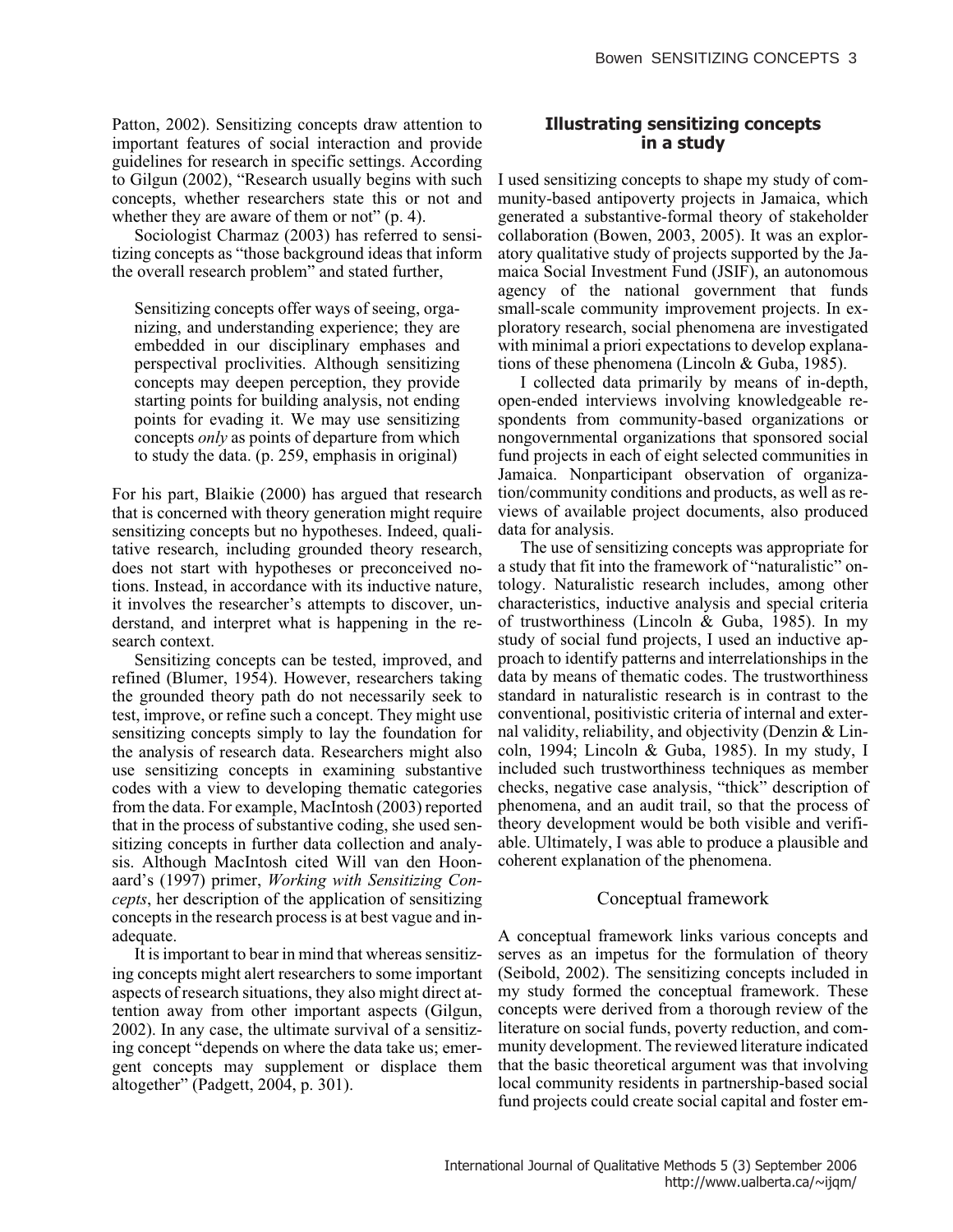powerment of the community, and of lower income people, in particular. *Partnership based* means that stakeholders from various social sectors—public (government), private (business), and civic (community)—were involved in the funded projects. The concepts of community participation, social capital, and empowerment seemed to underpin social funds as an approach to poverty reduction, and I assumed that these concepts contained theoretical ideas that would help to set the context and direction for my study. Therefore, I decided to examine the nexus among them.

Hence, the conceptual framework for the study included three sensitizing concepts, which formed part of the analysis. I treated these concepts as variables through the specification of procedures to measure them (Blaikie, 2000). The concepts provided an analytic frame, serving as a point of reference and a guide in the analysis of data with theory-producing potential.

## *Community/citizen participation*

Community participation was deemed essential to every phase of a JSIF-funded project—from identifying and preparing the project to managing and evaluating it. Moreover, predetermined criteria for approving the allocation of funds included community participation in all phases of the project and a (minimum) 5% contribution from the local sponsor. In theory, the "demand-driven" approach used by JSIF allowed poor communities to articulate their priority needs and to receive funding for projects selected by the community (Bowen, 2003, p. 27). JSIF claimed to value local knowledge and involvement in the design of projects. This was indicative of a "bottom-up" approach to local development.

According to one report, the Jamaica Social Investment Fund had put "a strong emphasis on using participatory approaches which allow all, young/old, men/ women, poor/less poor and those traditionally unseen and unheard to be actively involved" in the JSIFfunded development projects (Jupp, 2000a, p. 2). After reviewing the literature, I concluded that "how such an 'emphasis' is translated into action needs to be examined, and how effective this approach really is remains to be seen" (Bowen, 2003, p. 29).

A detailed review of the literature revealed that community participation was often treated as synonymous with citizen participation. Citizen participation is defined as "the active, voluntary engagement of individuals and groups to change problematic conditions and to influence policies and programs that affect the quality of their lives or the lives of others" (Gamble  $\&$ Weil, 1995, p. 483). Community participation, there-

fore, was seen as citizen engagement in the change or development process at the community level. In reviewing the literature, I argued, "To the extent that a CBO (community-based organization) truly represents ordinary citizens, the two concepts, *community participation* and *citizen participation*, properly merge in relation to a social fund project" (Bowen, 2003, p. 28, italics in original).

The term *community participation*, or *citizen participation*, was defined operationally more easily than the other concepts were. In my study, *community/citizen participation* was defined as the active involvement of local community residents, and particularly persons identified as poor, in the social fund project and in project-related activities. Genuine participation, and not mere presence, would be indicated by, inter alia, community members' roles in designing, implementing, monitoring, evaluating, and maintaining the project; sharing of information and contribution of ideas; and contributions to decision making.

## *Social capital*

JSIF projects aimed to create social capital by providing support, training, and opportunities for people to build trust and collaboration within communities (World Bank Group, 2001a). Social capital facilitates cooperation and collective action, necessary factors for the success of JSIF projects (Jupp, 2000b). In an exploratory study, I could not afford to ignore this concept.

Social capital involves norms, social networks, and relationships (Coleman, 1988). It has been described as the glue that holds groups and societies together (Jupp, 2000b). Jupp has described two types of social capital "glue": (a) "bonding"—the glue within homogeneous groups, which provides help for group members; and (b) "bridging"—the glue that links these groups to other, unlike groups (e.g., linking poor communities to the business sector or utility companies). Several researchers have indicated that social capital was related to poverty alleviation (e.g., Moser & Holland, 1997; Narayan, et al., 2000; Tolbert, Irwin, Lyson, & Nucci, 2002). One illuminating study found a significant relationship between social capital and the probability of escaping poverty (Gray-Molina, Jiménez, Pérez de Rada, & Yáñez, 2001).

Although the literature is replete with references to social capital, this concept remained difficult to define in operational terms. In fact, according to the World Bank, obtaining a "true" measure of social capital is probably not possible (World Bank Group, 2001b). In light of this, many researchers have been using proxy measures. I expected that the most visible proxies for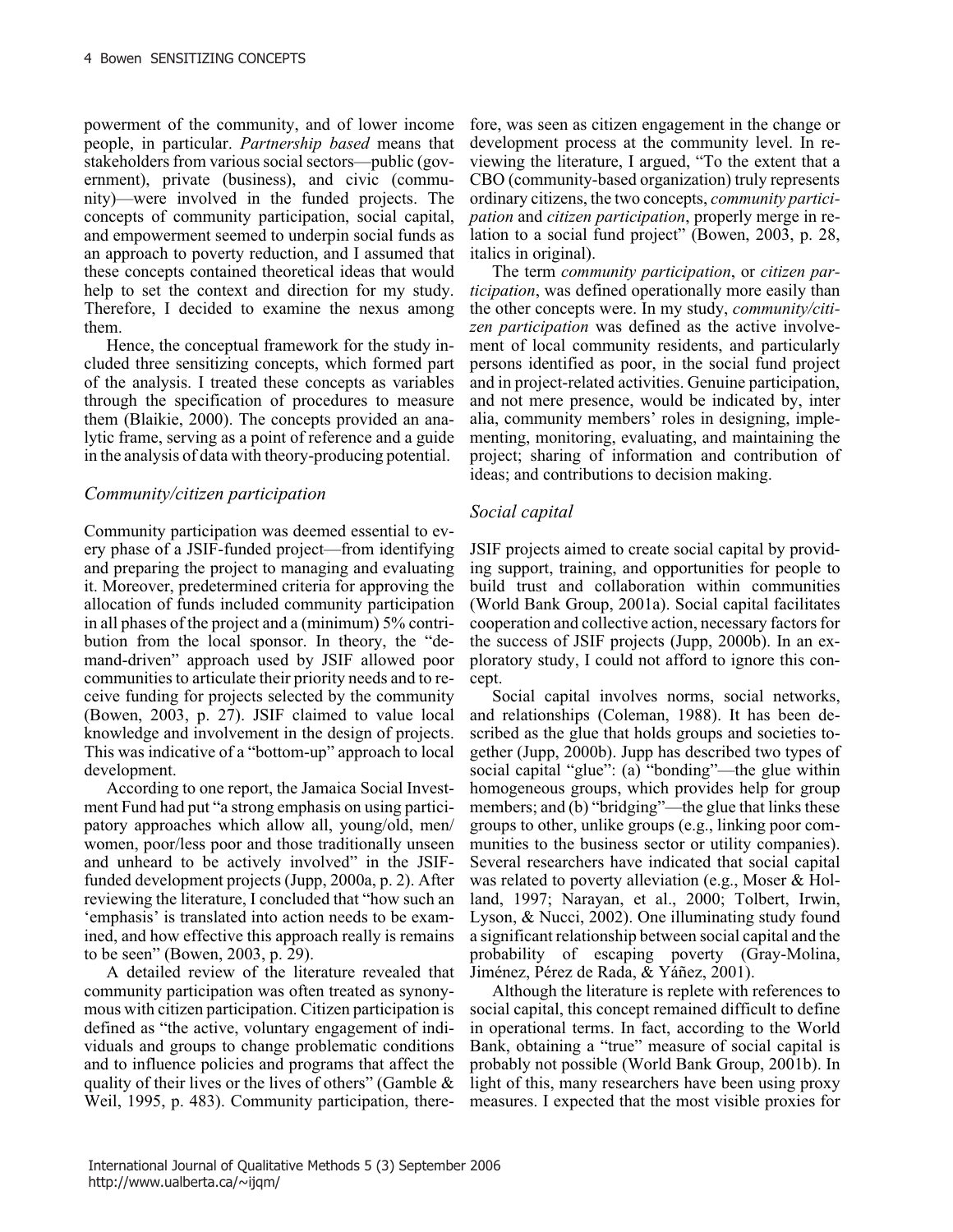social networks in local Jamaican communities would be parent-teacher associations, citizens' associations, community councils, youth and sports clubs, and informal or semiformal credit and job networks.

#### *Empowerment*

The final concept that seemed to undergird a social fund strategy of poverty reduction was empowerment. A principal objective of the Jamaica Social Investment Fund was to assist in empowering communities by seeking to ensure greater levels of community involvement in development programs and community participation in decision making. JSIF claimed to invest in communities by empowering them and building their capacity to manage their own development more effectively (Jupp, 2000a).

The idea of capacity building has generated considerable interest among community development practitioners and scholars in the United States (McLean et al., 2001). Capacity for local community action appeared to be intertwined with empowerment and was a common theme underlying both community participation and social capital. Community participation is now regarded as an important means by which community capacity can be enhanced (Carvalho et al., 2002); and capacity to engage in effective community development work typically involves some combination of knowledge, skills, commitment, and resources (McLean et al., 2001).

Like community participation, the concept of empowerment is said to have its origin in the fight against poverty (Barry & Sidaway, 1999). An empowered community is one that initiates self-improvement efforts, responds to threats to quality of life, and provides opportunities for citizen participation, according to Zimmerman (2000). In my study, indicators of empowerment were expected to include entrepreneurial activities by local residents, organizational leadership, control of funds, and results of decision-making processes in relation to public and social services.

The second of three questions that I attempted to answer in the study was related to these three sensitizing concepts. The question was this: Does a social fund project (a) foster community/citizen participation, (b) create social capital, and (c) empower the poor—and if so, in what specific ways?

#### Analysis

A constructivist-interpretive paradigm (Schwandt, 1994) underpinned my study. Accordingly, I analyzed the data using the constant comparative method (Glaser & Strauss, 1967; Strauss & Corbin, 1990). In line with this approach, my interpretation of events and situations involving local community actors provided building blocks for theory construction. As explained by Glaser and Strauss (1967), comparative analysis can be used to generate two basic kinds of theory: "substantive" and "formal" (p. 32). Substantive theory is developed for a substantive, or empirical, area of sociological inquiry; formal theory is developed for a formal, or conceptual, area of sociological inquiry. Both substantive and formal theories must be grounded in data.

In my study, the substantive (empirical) area of inquiry was poverty, whereas the formal (conceptual) area of inquiry was community/citizen participation, social capital, and empowerment, taken together. As Glaser and Strauss (1967) observed, most studies generating substantive theory will ultimately generate and improve formal theory.

I used the constant comparative method, marked by an iterative process, to identify the latent pattern in multiple participants' perspectives, as specified primarily in their words. In this regard, I reviewed line, sentence, and paragraph segments of the transcribed interviews and field notes with a view to deciding what codes fit the concepts suggested by the data. The interview data were given more weight in the analysis than were the nonparticipant observation and the document reviews. Each code was constantly compared to all other codes to identify similarities, differences, and general patterns.

Themes gradually emerged as a result of the combined process of my becoming intimate with the data, making logical associations with the interview questions, and considering what was learned during the initial review of the literature. At successive stages, themes moved from a low level of abstraction to become major, overarching themes rooted in the concrete evidence provided by the data. When "theoretical saturation" occurred—that is, when additional data failed to uncover any new ideas about the developing theory—the coding process ended.

### **Relationship of sensitizing concepts to theory**

Four emergent themes together, with a substantive-formal theory of development-focused collaboration, became the major findings of the study. A complete analysis of the data has revealed that the approach to poverty reduction in social fund-supported communities is a process of development-focused collaboration among various stakeholders. The underlying theory posits that collaboration increases the productivity of resources and creates the conditions for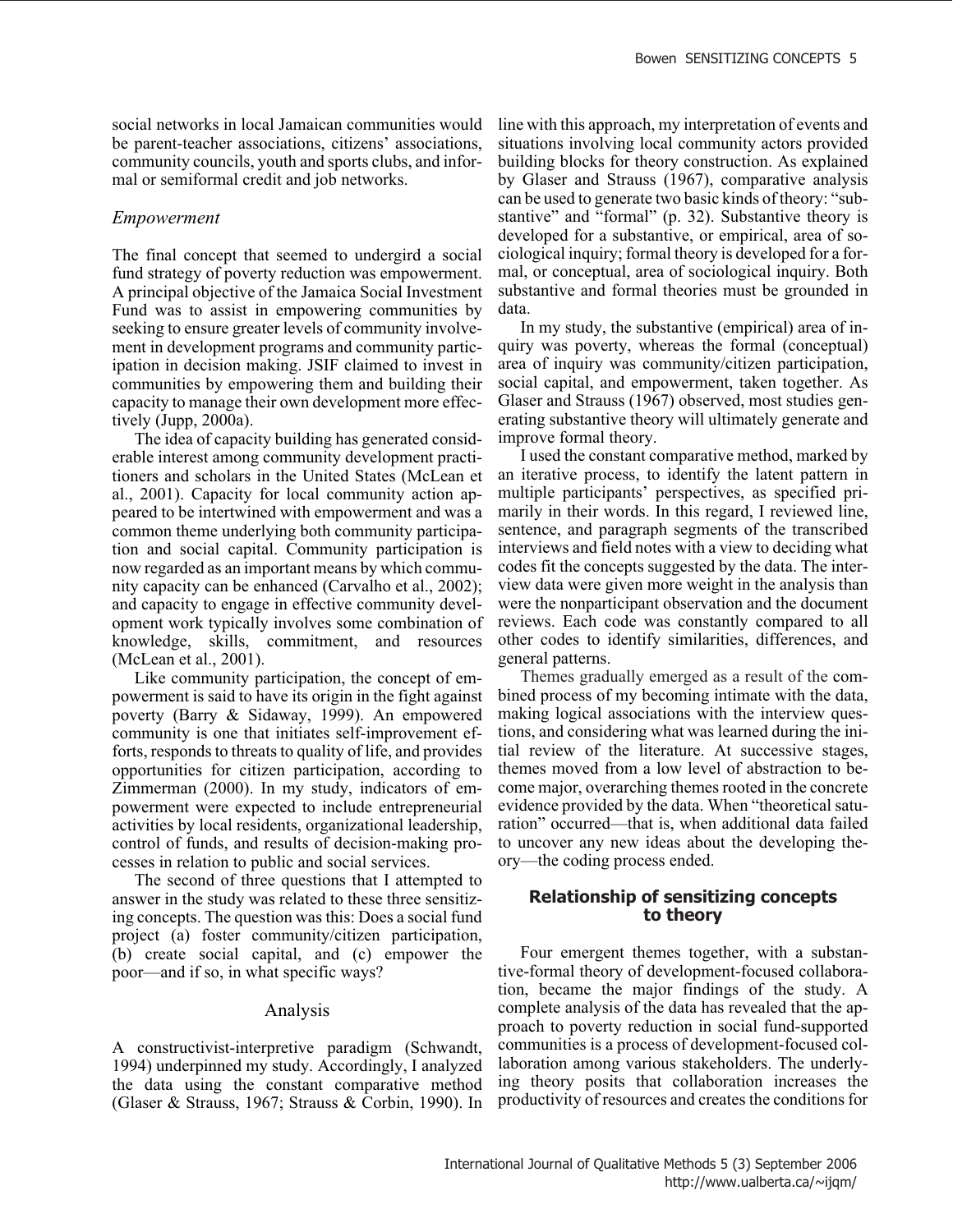| Conditions                          | <i>Identifying Problems and Priorities</i> |
|-------------------------------------|--------------------------------------------|
|                                     | Voicing common concerns                    |
|                                     | Understanding the system                   |
| Strategies                          | Motivating and mobilizing                  |
|                                     | Focusing on the common good                |
|                                     | Emphasizing collective responsibility      |
| <b>Interactions</b><br>Consequences | Seeking stakeholder support                |
|                                     | Working together                           |
|                                     | Matching resources to requirements         |
|                                     | Getting the job done                       |
|                                     | Showing tangible results                   |
|                                     | Creating an enabling environment           |
|                                     | Looking beyond the present                 |
|                                     | Sustaining interest and support            |
|                                     | Maintaining pride and satisfaction         |

*Table 1. Stakeholder collaboration theory*

community-driven development. "Community-driven development represents a people-centered approach to social change, whereby local actors take the lead in conceptualizing projects and programs that address social and economic needs" (Bowen, 2003, p. 76).

Noting that local actors were also fully involved in implementing such projects and programs, I concluded that stakeholder involvement was a key element of development-focused collaboration (Bowen, 2003, 2005). Furthermore, a major hypothesis embedded in the stakeholder involvement theory is that "the greater the collaboration, the greater the productivity of the resources and the more favorable the conditions for community-driven development" (Bowen, 2005, p. 78).

Communities that received social fund assistance for projects attempted to deal with local-level poverty-related problems by following a four-stage process: (a) Identifying Problems and Priorities, (b) Motivating and Mobilizing, (c) Working Together, and (d) Creating an Enabling Environment. Each stage is regarded as a theme. The first stage (theme) encompasses subthemes that reflect community conditions; the conditions identified at the first stage produced strategies at the second stage of the collaboration process; three forms of interactions comprise the third stage (Working Together); and consequences of social fund projects in beneficiary communities are mirrored at the final stage of the process (see Table 1).

For each stage, codes at three levels—open, axial, and selective—were identified, compared and contrasted, and collapsed to produce themes. In analyzing the data, I sought to answer the research question regarding the sensitizing concepts by looking for empirical instances of citizen participation, social capital, and empowerment. The themes outlined above were truly emergent and therefore do not reflect any a priori selection on my part.

What follows is a brief examination of the three sensitizing concepts in relation to the theory of local-level stakeholder collaboration. Each concept is considered in turn.

## *Community/citizen participation*

Social fund projects, according to background documents, have roles for local beneficiary communities in every phase: selection, design, implementation, monitoring, and evaluation. However, in the study, I found that by and large, community participation was limited, if not lacking, in several phases of the funded projects. Participation was highest during project implementation (Bowen, 2003). Yet, community/citizen participation found its way into the theory as part of the third stage of the process of development-focused collaboration, when local project sponsors concentrated on "matching resources to requirements" and "getting the job done." However, this sensitizing concept was not forced on the data.

Line-by-line coding of the data (and additional data collection after the first round of coding) led to the refinement of the community/citizen participation concept. This initial concept helped me make sense of the data and was integral to the theory-generating analysis. For example, to meet the social fund guidelines for community participation, communities and project sponsors identified money, materials or supplies, personnel, and labor as the available resources. A respondent stated,

Our association tried to pool whatever resources we had available to us. We decided to beg, borrow, or steal—no, we didn't really steal! However, we asked the business people to support us and we decided to put in as much work as necessary so we could have the project.

Through coding this statement (as well as others) line by line, I linked it to the emerging theme, "Matching Resources to Requirements." The analysis showed this theme to be part of the third stage of development-focused collaboration, when community associations concentrated on project implementation.

An additional example of line-by-line coding is given in Table 2. The respondent whose four-line statement is quoted was a member of the executive committee of a community-based organization that organized a funded project. The "community involvement" and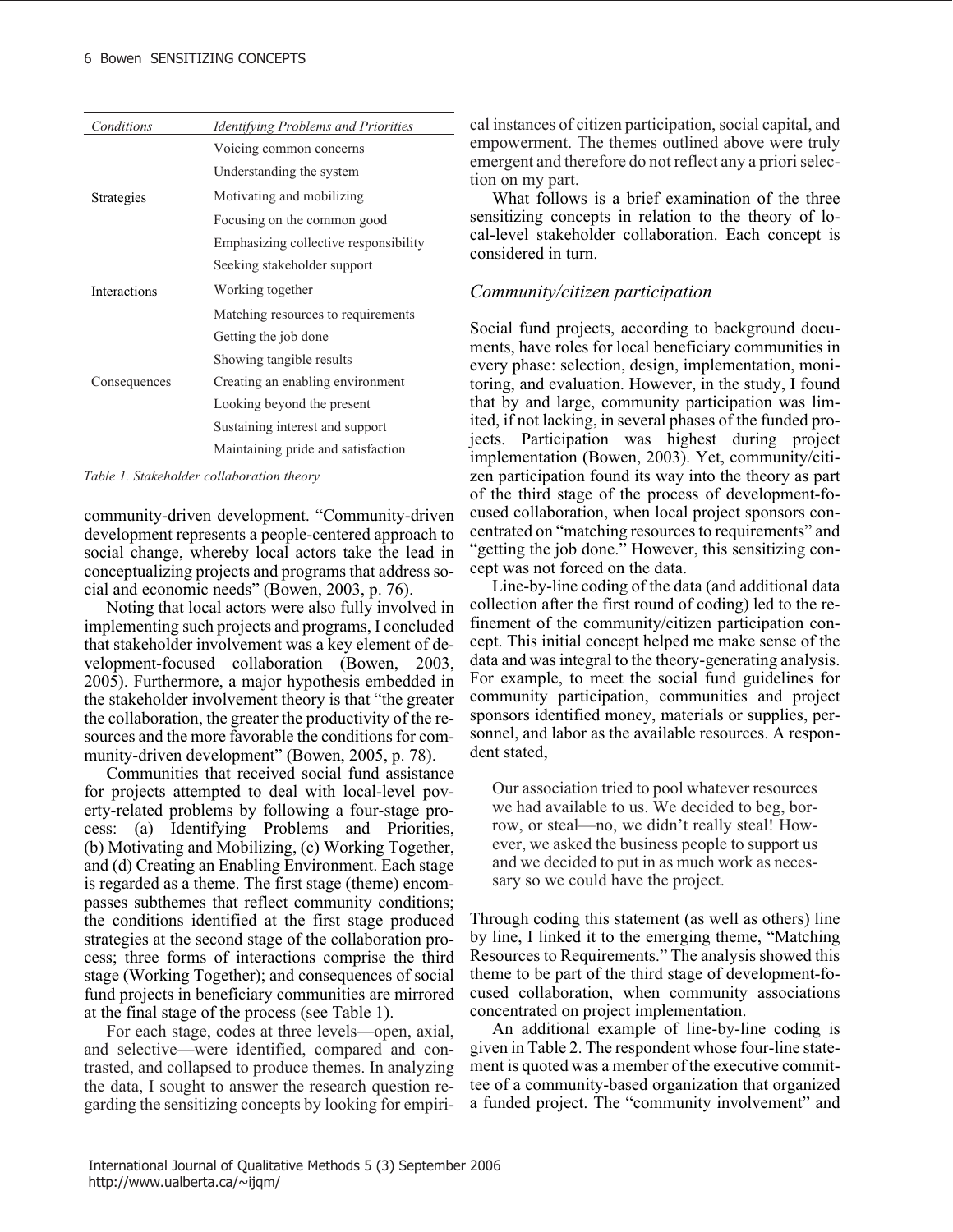"people's responsibility" codes come closest to the community/citizen participation concept identified in the literature.

#### *Social Capital*

The findings indicated that social capital formation across communities in the study was not substantial. "Bonding" social capital was evident in all communities, albeit to varying degrees, whereas "bridging" social capital was less evident. Rural communities had higher levels of social capital than urban communities (Bowen, 2003). The main manifestations of social capital included the collective action of citizen groups during the planning and implementation stages of each social fund project as well as in subsequent projects and programs. The findings suggested that leadership roles tend to be distributed mostly among "better off" people in the communities.

The social capital concept per se was not included in the theory. Arguably, however, it was reflected in the concept of collaboration, which turned out to be central to the emergent theory. The literature had indicated that social capital was connected to collaboration, in the sense that social capital is a resource for collective action, and collective action is the essence of collaboration. To be sure, *collaboration* is defined as "a mutually beneficial relationship between two or more parties to achieve common goals by sharing responsibility, authority and accountability for achieving results" (Chrislip & Larson, 1994, p. 5). The purpose of collaboration is to create a shared vision and joint strategies to address concerns that go beyond the purview of any particular party.

agency, with the assistance of one of JSIF's partners, the Social Development Commission—created an enabling environment for local communities to get involved in local development processes. In other words, the state created conditions for citizen groups to carry out certain tasks and make certain decisions to deal with specific social or economic problems within a community. However, the projects did not allow the communities to gain power or control resources on their own without further substantial support from public or private institutions or agencies. Therefore, although some activities in social fund beneficiary communities were potentially empowering, there was only minimal empowerment of those communities.

By considering the concept of empowerment in the analysis, I discovered the concept of enablement in relation to the thematic categories identified by the study. Thus, based on my analysis of the data, enablement supplanted empowerment.

In sum, I included the sensitizing concepts in an analytic frame that reflected current theoretical ideas from the literature on social funds, poverty reduction, and community development. In the course of the analysis, the first sensitizing concept, community/citizen participation, became an integral part of one of the themes. The other sensitizing concepts, social capital and empowerment, were, in effect, discarded. Although they did not find a place in the emergent theory, those concepts sensitized me to more fruitful lines of inquiry. By putting aside preconceptions and using the constant comparative method of analysis, I was able to move beyond extant concepts in the literature and to "ground" the theory.

#### **Conclusion**

Sensitizing concepts provide starting points for building analysis to produce a grounded theory. As a research approach, grounded theory is appropriate for identifying and explaining social processes. Sensitizing concepts give the researcher a sense of how observed instances of a phenomenon might fit within

| Line-by-Line Coding                                              | <i>Interview Statements</i>                                                                                         |
|------------------------------------------------------------------|---------------------------------------------------------------------------------------------------------------------|
| Recognizing limitations                                          | "We the executive can do so much and no more"                                                                       |
| Recognizing limitations                                          | "We the executive can do so much and no more"                                                                       |
| Noting importance of community of involvement                    | "We always try to keep all the members actively involved<br>in everything we do in the community"                   |
| Accepting "ownership" of community                               | "After all, this community belongs to all of us; and we<br>cannot depend on the government to do everything for us" |
| Emphasizing people's responsibility (combined with government's) | "We have to take some responsibility too"                                                                           |

*Table 2. Line-by-line coding of an interview statement*

#### *Empowerment*

In general, the JSIF-funded projects were more enabling than empowering. "Creating an enabling environment" was identified as the final stage of the process of development-focused collaboration (Bowen, 2003). The state—through its social fund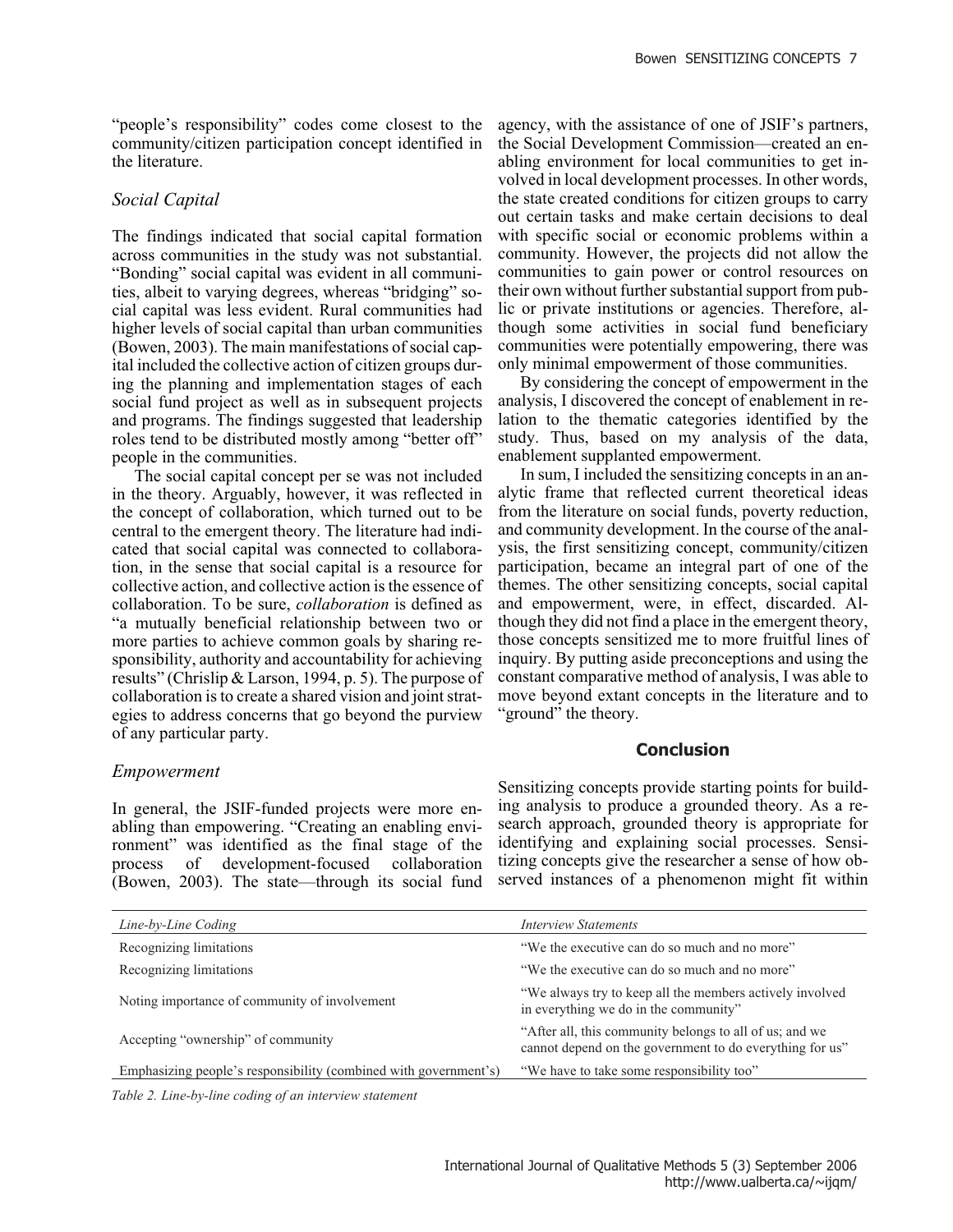conceptual categories. My research has demonstrated that sensitizing concepts can be effective in providing a framework for analyzing empirical data and, ultimately, for developing a deep understanding of social phenomena. In this regard, what is interesting is that the process has become clear to me only in hindsight.

In this article, I have discussed the place and purpose of sensitizing concepts in relation to grounded theory research. Furthermore, I have illustrated the use of such initial concepts in a study of community-based antipoverty projects. A vital part of the process of theory generation was to move beyond the sensitizing concepts. It was vital, too, to move beyond the words drawn from interview transcripts and various documents—from a descriptive to an interpretive and explanatory mode—so that concepts would give way to themes and themes would produce a theory. As a researcher recently reminded us, "Theory is powerful because it organizes what professionals pay attention to and how they pay attention. It shapes beliefs that in turn shape action" (Domahidy, 2003, p. 76). If the emergent theory contributes to problem solving and positive social change, then the research project will truly have been worthwhile.

#### **References**

- Barry, M., & Sidaway, R. (1999). Empowering through partnership—The relevance of theories of participation to social work practice. In W. Shera & L. Wells (Eds.), *Empowerment practice in social work: Developing richer conceptual foundations* (pp. 13-37). Toronto, Canada: Canadian Scholars' Press.
- Beck, C. T. (1993). Teetering on the edge: A substantive theory of postpartum depression. *Nursing Research, 42*(1), 42-48.
- Blaikie, N. W. H. (2000). *Designing social research: The logic of anticipation.* Cambridge, UK: Polity.
- Blumer, H. (1954). What is wrong with social theory? *American Sociological Review*, *18*, 3-10.
- Bowen, G. A. (2003). Social funds as a strategy for poverty reduction in Jamaica: An exploratory study (Doctoral dissertation, Florida International University, 2003)*. Dissertation Abstracts International, 65*, 1557.
- Bowen, G. A. (2005). Local-level stakeholder collaboration: A substantive theory of community-driven development. *Community Development: Journal of the Community Development Societ*y, *36*(2), 73-88.
- Brown, S. C., Stevens, R. A., Troiano, P. F., & Schneider, M. K. (2002). Exploring complex phenomena: Grounded theory in student affairs research. *Journal of College Student Development*, *43*(2), 173-183.
- Carvalho, S., Perkins, G., White, H., Bahnson, C., Kapoor, A. G., & Weber-Venghaus, S. (2002). *Social funds: Assessing effectiveness.* Washington, DC: World Bank.
- Charmaz, K. (2003). Grounded theory: Objectivist and constructivist methods. In N. K. Denzin & Y. S. Lincoln (Eds.), *Strategies for qualitative inquiry* (2nd ed., pp. 249-291). Thousand Oaks, CA: Sage.
- Chrislip, D. D., & Larson, C. E. (1994). *Collaborative leadership: How citizens and civic leaders can make a difference*. San Francisco: Jossey-Bass.
- Coleman, J. S. (1988). Social capital in the creation of human capital. *American Journal of Sociology*, *94*(Suppl.), S95-S121.
- Denzin, N. K., & Lincoln, Y. S. (1994). Entering the field of qualitative research. In N. K. Denzin & Y. S. Lincoln (Eds.), *Handbook of qualitative research* (pp. 1-17). Thousand Oaks, CA: Sage.
- Domahidy, M. (2003). Using theory to frame community practice. *Journal of the Community Development Society*, *34*(1), 75-84.
- Gamble, D. N., & Weil, M. O. (1995). Citizen participation. In R. L. Edwards (Ed.-in-Chief), *Encyclopedia of social work* (19th ed., Vol. 1, pp. 483-494). Washington, DC: National Association of Social Workers/NASW Press.
- Gilgun, J. F. (2002). *Some notes on the analysis of qualitative data*. Retrieved January 29, 2006, from http://ssw.che.umn.edu/img/as sets/5661/Data%20analysis%2010-02.pdf
- Glaser, B. G. (1978). *Theoretical sensitivity: Advances in the methodology of grounded theory.* Mill Valley, CA: Sociology Press.
- Glaser, B. G., & Strauss, A. L. (1967). *The discovery of grounded theory: Strategies for qualitative research.* Chicago: Aldine.
- Gray-Molina, G., Jiménez, W., Pérez de Rada, E., & Yáñez, E. (2001). Poverty and assets in Bolivia: What role does social capital play? In O. Attanasio & M. Székely (Eds.), *Portrait of the poor: An assets-based approach* (pp. 46-83). Washington, DC: Inter-American Development Bank.
- Jupp, D. (2000a). *How is JSIF responding to the problems of poor communities?: Report prepared for The Rt. Hon. P. J. Patterson, Prime Minister [of Jamaica], March 30, 2000*. Kingston, Jamaica: Jamaica Social Investment Fund.
- Jupp, D. (2000b). *JSIF's goal: Investing in social capital*. Kingston, Jamaica: Jamaica Social Investment Fund. Retrieved February 5, 2002, from http://www.jsif.org/public.htm
- Knobf, M. T. (2002). Carrying on: The experience of premature menopause in women with early stage breast cancer. *Nursing Research*, *51*(1), 9-17.

Lincoln, Y. S., & Guba, E. G. (1985). *Naturalistic inquiry.* Beverly Hills, CA: Sage.

- MacIntosh, J. (2003). Reworking professional nursing identity. *Western Journal of Nursing Research*, *25*(6), 725-741.
- Marcellus, L. (2005). The grounded theory method and maternal-infant research and practice. *Journal of Obstetric, Gynecologic, and Neonatal Nursing*, *34*, 349-357.
- McLean, S., Ebbesen, L., Green, K., Reeder, B., Butler-Jones, D., & Steer, S. (2001). Capacity for community development: An approach to conceptualization and measurement. *Journal of the Community Development Society, 32*(2), 251-270.
- Morse, J. M., & Field, P. A. (1995). *Qualitative research methods for health professionals.* Thousand Oaks, CA: Sage.
- Moser, C. O. N., & Holland, J. (1997). *Urban poverty and violence in Jamaica* (World Bank Latin American and Caribbean Studies/Viewpoints). Washington, DC: World Bank.
- Narayan, D., Patel, R., Schafft, K., Rademacher, A., & Koch-Schulte, S. (2000). *Voices of the poor: Can anyone hear us?* New York: World Bank/Oxford University Press.
- Nathaniel, A. K. (2006). Moral reckoning in nursing. *Western Journal of Nursing Research*, *28*(4), 419-438.
- O'Connell, B., & Irurita, V. (2000). Facilitating the process of theory development by creating a visual data analysis trail. *Graduate Research Nursing*, *1*(1), Article 1. Retrieved January 7, 2006, from http://www.graduateresearch.com/oconnell.htm
- Padgett, D. K. (2004). Coming of age: Theoretical thinking, social responsibility, and a global perspective in qualitative research. In D. K. Padgett (Ed.), *The qualitative research experience* (pp. 297-315). Belmont, CA: Wadsworth/Thomson Learning.
- Patton, M. Q. (1980). *Qualitative evaluation methods.* Beverly Hills, CA: Sage.
- Patton, M. Q. (2002). *Qualitative research and evaluation methods* (3rd ed.)*.* Thousand Oaks, CA: Sage.